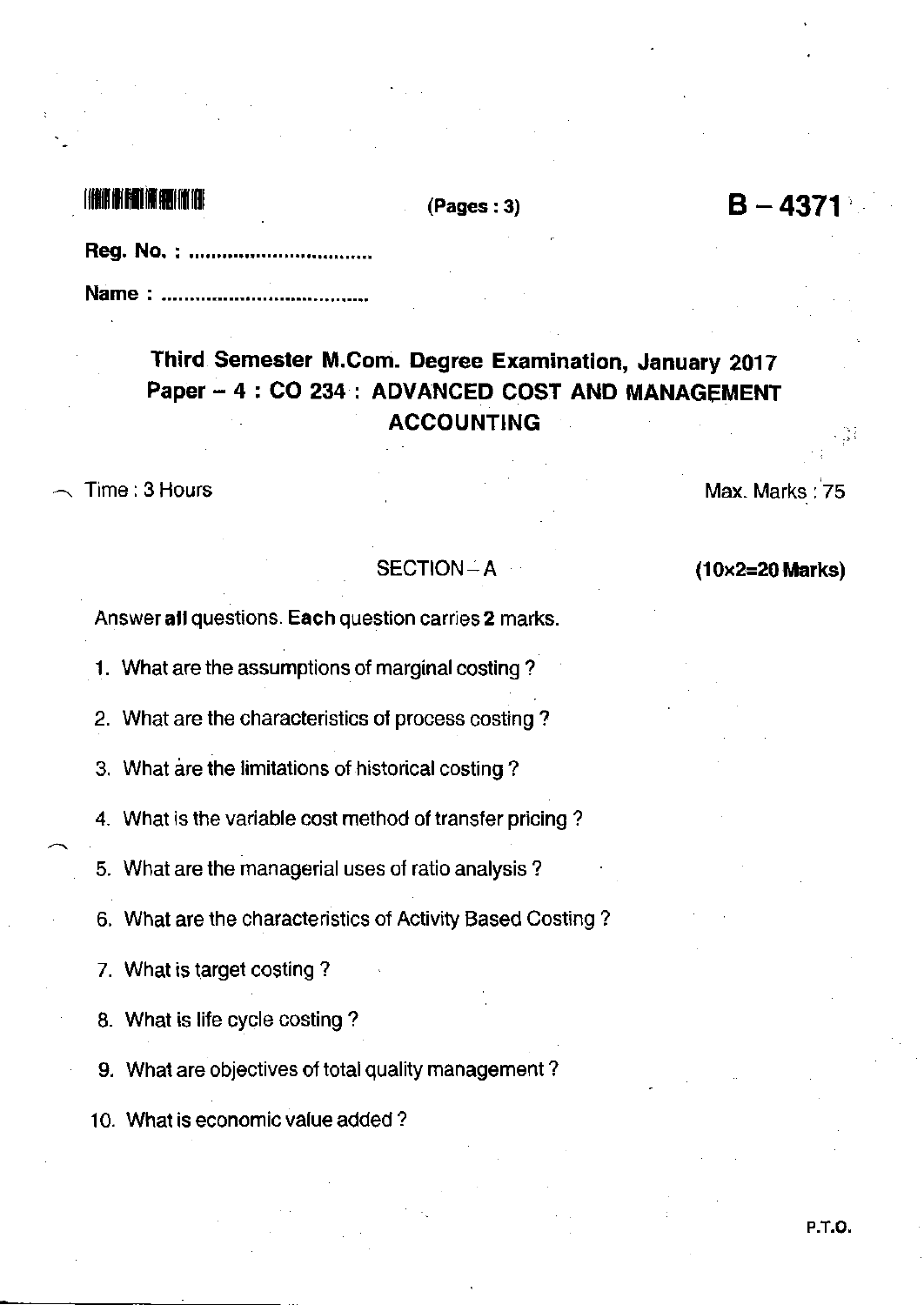# B-1l:l71 -2- ltuttumil[

 $SECTION - B$  (5x5=25 Marks)

Answer any five questions. Each question carries 5 marks.

- 11. Selling price = Rs. 150 per unit ; Variable cost = Rs. 90 per unit ; Fixed cost = Rs. 6,00,000. What is break-even point ? What is the selling price per unit if break-even point is 12,000 units ?
- 12. In process A, on 1<sup>st</sup> March, there was no work-in-progress. During the month of March, 2000 units of material were issued at a cost of Rs. 18,000. Labour and overheads totaled Rs. 9,000 and 6,600 respectively. On 31<sup>st</sup> March, 1500 units were completed and transferred to the next process. On the remaining 500 units, which were incomplete, degree of completion was as follows :

Materials 100%; Labour 60% and Overheads 30%. You are required to prepare the statement of equivalent production.

13, Calculate variable overheads variancesfrom the following:

| <b>Budgeted</b> | <b>Actual</b> |
|-----------------|---------------|
| 20000           | 19000         |
| 5000            | 4500          |
|                 |               |
| Rs. 10,000      | Rs. 10,500    |
| Rs. 5,000       | Rs. 4,800     |
|                 |               |

14. What are the advantages of market based transfer price?

15. Calculate cash from operating activities from the following:

| <b>Particulars</b>      | $31 - 3 - 2014$ (Rs.) | $31 - 3 - 2015$ (Rs.) |
|-------------------------|-----------------------|-----------------------|
| Profit and loss account | 60,000                | 65,000                |
| <b>Debtors</b>          | 85,000                | 48,000                |
| <b>Bills receivable</b> | 40,000                | 81,000                |
| General reserve         | 1,72,000              | 2,07,000              |
| Wages outstanding       | 26,000                | 8,000                 |
| Salaries prepaid        | 8,000                 | 10,000                |
| Goodwill                | 70,000                | 60,000                |

16. What are advantages of activity based costing ?

17. What are the limitations of ratio analysis ?

18. What types ot costs involved in the life cycle costing ?